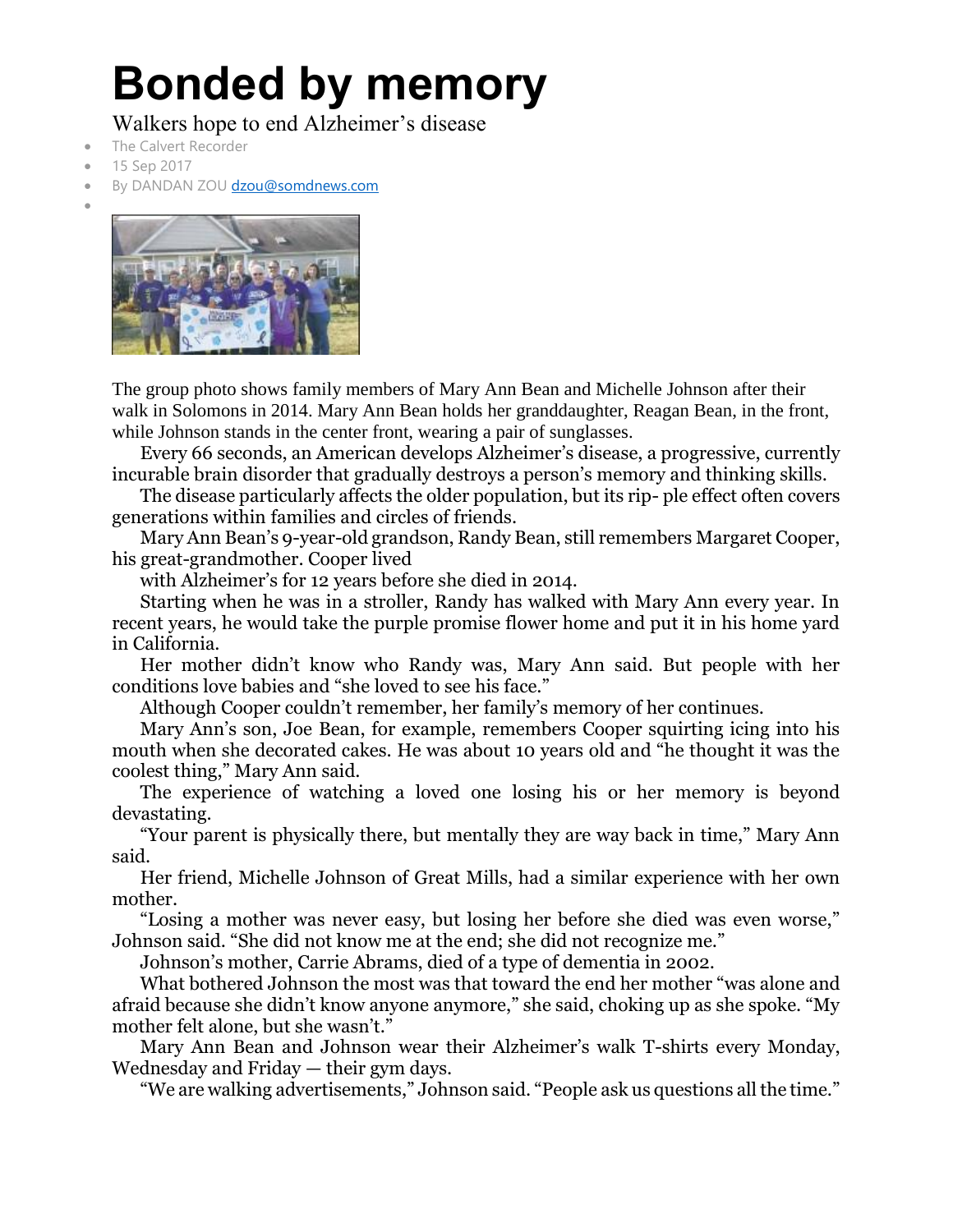On Wednesday, a couple they met at Panera Bread asked them about the shirt. After learning about the walk that will be held in Solomons on Saturday, Bean said the husband, whose mother has Alzheimer's, wanted to know if he could take his mother to the walk. They told him that he could and directed him to the association's website.

The Walk to End Alzheimer's is a nationwide event organized by the Alzheimer's Association to raise awareness and funds to benefit the organization's support and research missions.

Residents in the area can participate in the walk this Sat- urday in Solomons or on Sept. 23 in Oxon Hill or Sept. 30 in La Plata.

The walk in Solomons last year saw 361 walkers and raised more than \$65,000, according to Dennis Poremski, director of wellness at Asbury Solomons Retirement Community and the hosting coordinator of the event.

Poremski said over the years he saw that the issue has come into public consciousness more than before.

"We are starting to realize how serious it is," he said, noting that the impacts on caregivers, communities, health care systems and the society at large have been huge.

Sheila Zattau of La Plata and her sister, Pennie Drinkard, of Fort Washington have seen the size of the walk's crowd increase over the years.

On the one hand, they are encouraged to see the increased support and commitment for the cause. On the other hand, they realize that more and more people are affected by it.

Their father, Neal "Handsome" Drinkard, was diagnosed with early on-set Alzheimer's during his mid-50s. He died in 2010 at the age of 72 after living with the disease for about 15 years.

"My dad was always telling everybody to call him 'Handsome,'" Drinkard said with a laugh. "He would say: ' My name is Neal. But you can call me 'Handsome.'"

Zattau's first walk was only about her father. Later, the sisters and their families met people with similar stories and sometimes saw the same group of people from year to year.

"As years go by, it's not just a personal thing for me anymore," Zattau said.

Nowadays, everybody probably knew or lost someone to Alzheimer's, or both, Drinkard said. The walk "gives people that sense of community" and tells the caregivers they are not alone, she said.

Jeanette Finley, who lives at Asbury Solomons and facilitates a caregiver support group in Prince Frederick, sees the impact of Alzheimer's and other forms of dementia every day.

A couple years ago, the Calvert Library Prince Frederick hosted a screening of "Still Alice," a film chronicling a renowned linguistics professor's journey after she was diagnosed with Alzheimer's.

"There was just this interest and a sense of lack of support for caregivers who are dealing

with folks with dementia," she said.

As a member of Calvert's Commission on Aging, Finley said she saw "a crying need" for more support for those who have the disease and the caregivers.

The walk is important, she said, because it raises money for the association that goes to fund research and advocacy for the cause.

"It's not just a stroll in the park," Finley said. "It has a purpose."